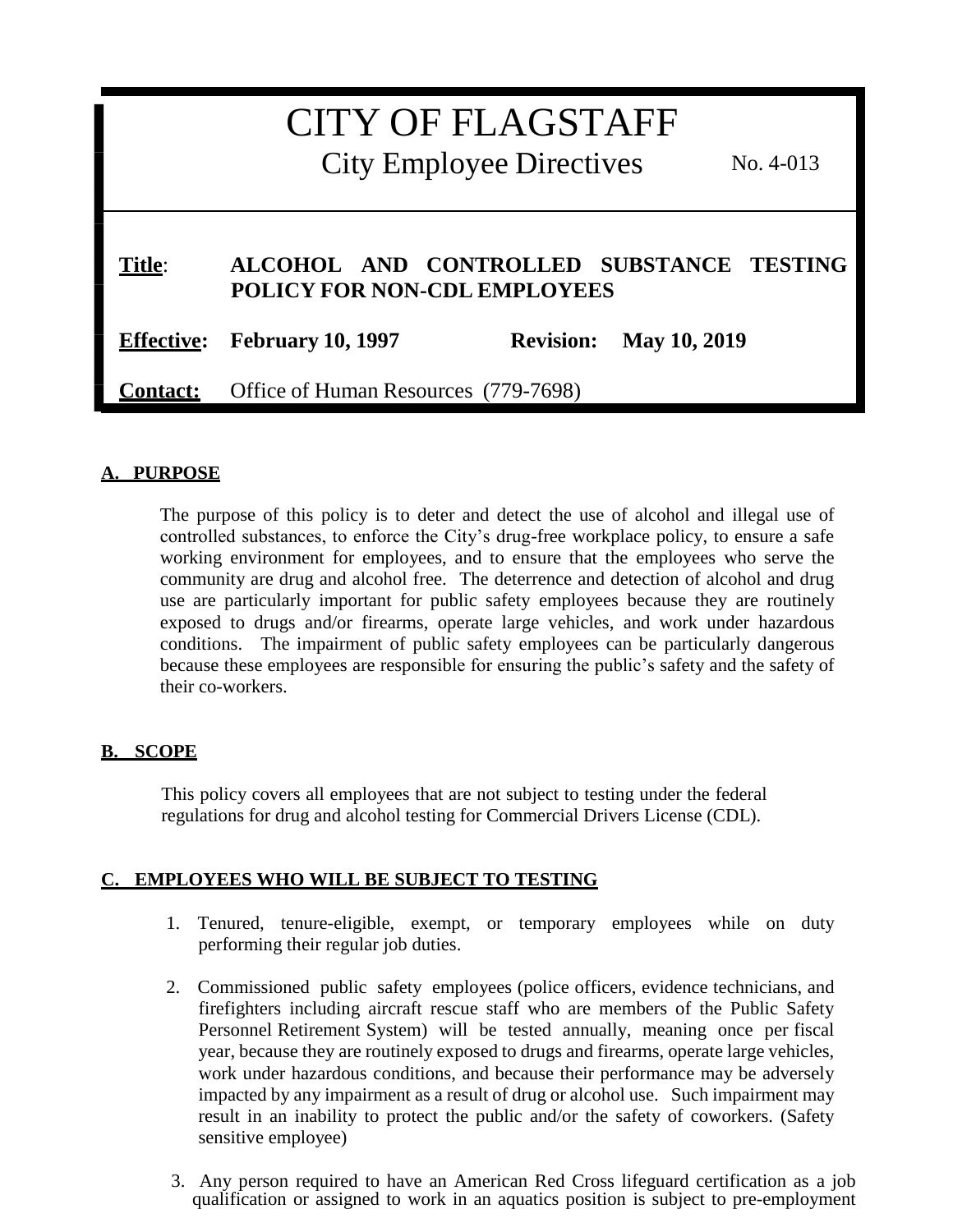#### **"Alcohol and Controlled Substance Testing Policy for Non-CDL Employees"**

**Page 2**

drug testing within one business day of acceptance of the job offer or assignment as a condition of employment, because lifeguards are assigned duties to monitor public swimming pools, rescue those in danger of drowning, perform cardiopulmonary resuscitation, and because their performance may be adversely impacted by any impairment as a result of drug or alcohol use. Such impairment may result in an inability to protect the public and/or the safety of coworkers. (Safety sensitive employee)

## **D. SUBSTANCES FOR WHICH EMPLOYEES WILL BE TESTED**

- 1. Controlled substances for purposes of this Policy mean: cocaine, marijuana, opioids, amphetamines, barbiturates, benzodiazepines, methadone, MDA-analogues, phencyclidine (PCP) and chemical derivates of these substances.
- 2. Blood Alcohol Concentration (BAC) for reasonable suspicion and post accident circumstances

## **E. PROHIBITIONS**

- 1. No employee shall report for duty, or remain on duty, when doing so requires the operation of a City vehicle or equipment functions while having a Blood Alcohol Concentration (BAC) of 0.02 or greater.
- 2. No employee shall be on duty while possessing or consuming alcohol, and no employee shall report to duty within four (4) hours after consuming alcohol.
- 3. No employee shall be on duty while possessing, using, or while impaired by any controlled substance. In addition, no safety sensitive employee shall be at work with any trace of a controlled substance in his/her system.
- 4. No employee required to take a post-accident alcohol test shall consume alcohol for eight (8) hours following the accident, or until he/she undergoes a post-accident alcohol test, whichever occurs first.
- 5. No employee shall use medicine containing alcohol or controlled substances while on duty operating a vehicle or equipment unless the medicine is prescribed and taken pursuant to the instructions of a licensed health care provider and either: (i) the employee has been advised by such licensed health care provider that the medicine will not adversely effect the employee's ability for safe operation, or (ii) the employee has no reason to know (including label warnings, etc.) that such medicine may adversely effect his/her ability for safe operation.

#### **F. CIRCUMSTANCES UNDER WHICH ALCOHOL AND CONTROLLED SUBSTANCE TESTING WILL BE CONDUCTED**

1. **Reasonable suspicion** – An employee will be tested when a supervisor has reasonable,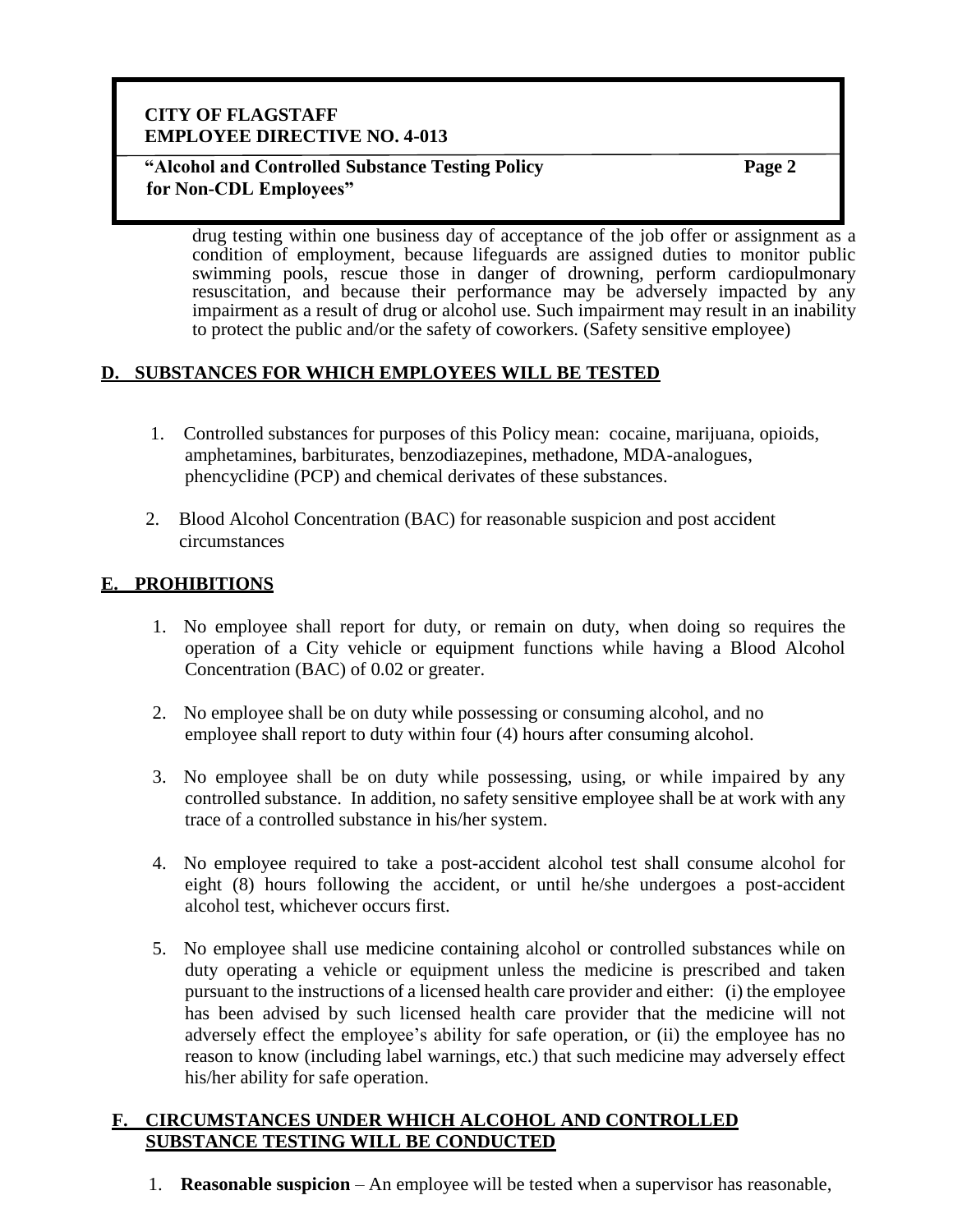#### **"Alcohol and Controlled Substance Testing Policy for Non-CDL Employees"**

**Page 3**

articulable and individualized suspicion that an employee is under the influence of a controlled substances or alcohol while on duty, at any time when reporting to work or during the employee's shift. Possible grounds upon which a supervisor's reasonable suspicion may be based include factors such as, but not limited to, slurred speech, red eyes, dilated pupils, incoherence, unsteadiness, smell of alcohol or marijuana emanating from the employee's body, inability to carry on a rational conversation, increased carelessness, erratic behavior, inability to perform the job, or other unexplained behavioral changes, characteristics, or events. There is a presumption that any employee who has a valid state issued registry identification card authorizing the use of marijuana for medical purposes is using a controlled substance; the employee has the burden of rebutting this presumption. Any factors upon which a supervisor relies in determining reasonable suspicion exists to test an employee shall be clearly set forth in the Reasonable Suspicion Observation Form, Appendix IV. In such circumstances, a trained supervisor may, but is not required to, seek the opinion of at least one additional trained supervisor, if practical, prior to ordering the employee to testing. After a reasonable suspicion controlled substance and blood alcohol concentration (BAC) tests, the employee will be sent home with pay, pending the outcome of the tests.

- 2. **Post-accident**  After every accident in which an employee is involved while operating a City vehicle or equipment, or, otherwise while on duty, which accident (i) results in a fatality, or (ii) in connection with which the employee receives a moving traffic citation, or (iii) which results in injury to any person that requires immediate medical attention away from the scene of the accident, or (iv) in which one or more motor vehicles incur disabling damage as a result of the accident requiring the motor vehicle to be transported away from the scene by a tow truck or other motor vehicle, testing shall be done as soon as possible following the accident, but in no event more than eight (8) hours following the accident. The test shall include a controlled substance and blood alcohol concentration (BAC). A driver/operator who cannot provide a breath or urine sample within such time period as a result of serious injury sustained in such an accident must subsequently authorize a release to the Workplace Compliance Officer of such medical records that would indicate BAC or the presence of controlled substances in his/her system.
- 3. **Public Safety Employees** Commissioned Police Officers and Evidence Technicians because they routinely handle or come into contact with controlled substances and/or dangerous or deadly weapons will be tested annually, which shall mean once per fiscal year. Commissioned Police Officers and Evidence Technicians will be tested randomly within 90 days before or after their anniversary date. Commissioned Fire personnel will be tested once a year within a three-week period. The time for testing shall be established annually by the Fire Chief or designee. Commissioned Fire personnel shall have thirty (30) days advance notice of the three-week testing period. Any public safety employees unable to test during the designated time period because of illness, vacation, or other authorized absence on the testing date must take the test during the first shift upon return to duty.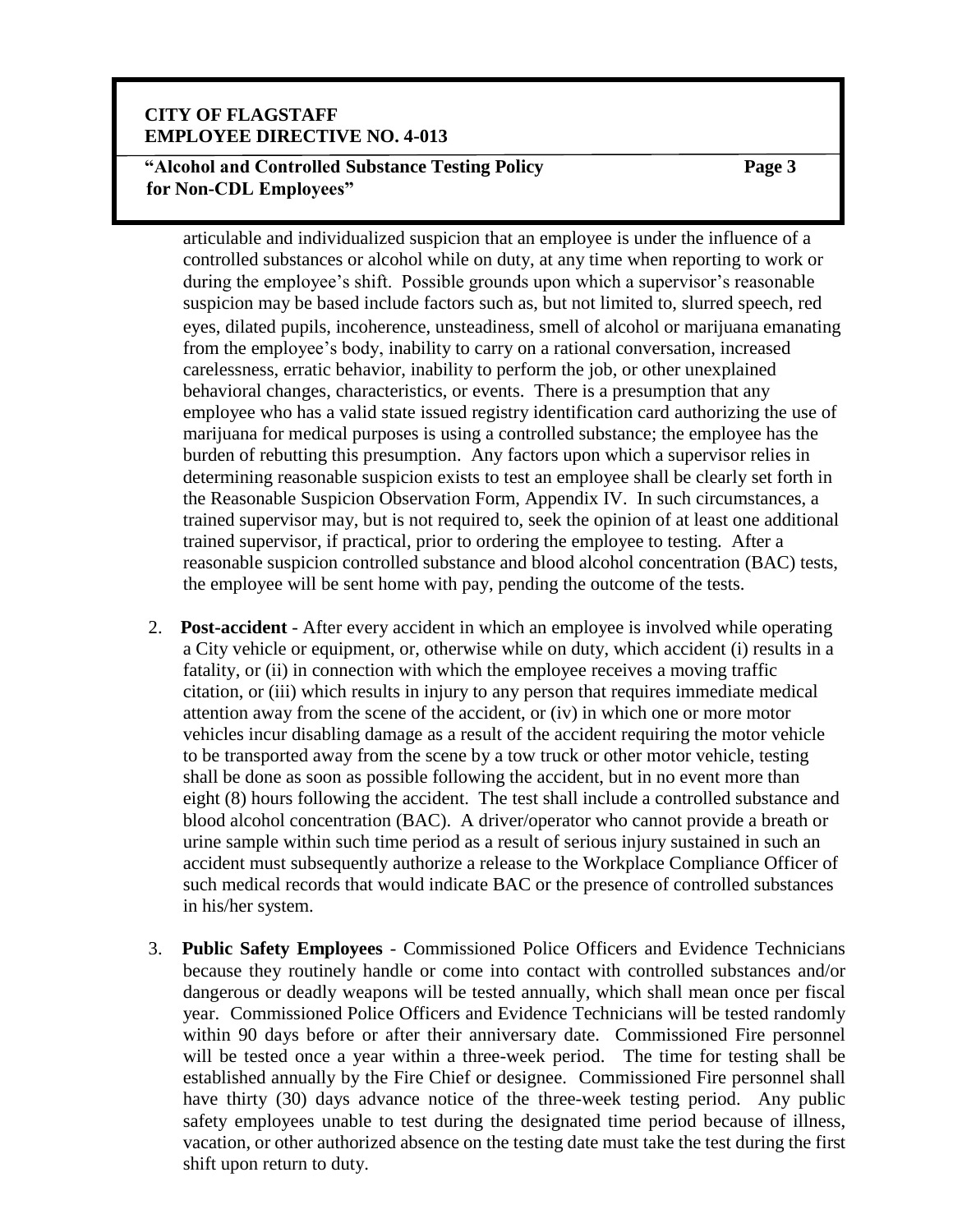#### **"Alcohol and Controlled Substance Testing Policy for Non-CDL Employees"**

**Page 4**

4. Time spent traveling to and taking tests will be recorded as "time worked." The City will pay for all testing.

#### **G. CONSEQUENCES OF TESTING REFUSAL**

- 1. Any employee refusing testing required hereunder will be terminated.
- 2. Behavior that constitutes refusal. An employee will be deemed to have refused testing when he/she:
	- a. Fails to provide adequate breath for testing without a valid medical explanation.
	- b. Fails to provide adequate urine for controlled substances testing without a valid medical explanation.
	- c. Engages in conduct that clearly obstructs the testing process, including, but not limited to, tampering with any sample.
	- d. Fails to arrive at the testing site for a pre-scheduled testing or fails to submit to testing within thirty (30) minutes of being notified to report for any post-accident or reasonable suspicion testing, absent adequate documentation of a medical or similar emergency that prevented submission to testing.

#### **H. CONSEQUENCES OF A POSITIVE BLOOD ALCOHOL CONCENTRATION (BAC)**

- 1. **First Offense** Test results of 0.02 to 0.04 will result in suspension without pay for one day. For employees whose work week is measured in forty-hour increments, one day of suspension shall mean one single, continuous eight (8) hour shift. For those employees whose work week is measured in fifty-six hour increments, one day of suspension shall mean one single, continuous 11.2 hour shift. Suspensions for a positive test result shall commence on the day on which the positive result is reported to the Compliance Officer or, alternatively, on the employee's next regularly scheduled day of work, whichever occurs sooner. Test results of 0.05 to 0.07 will require mandatory referral to a certified Substance Abuse Professional, twenty-four (24) hours suspension without pay, measured according to the appropriate shift increment for the subject employee, and may result in termination. Test results of 0.08 or greater will result in immediate termination since this blood alcohol content level is sufficient, pursuant to Arizona Revised Statutes, to presumptively establish that one is "under the influence."
- 2. **Second Offense** Within three (3) years of the first offense, an employee's test results of 0.02 to 0.04 will result in an immediate three (3) day suspension without pay, starting from the time of the positive test, and will require mandatory referral to a certified Substance Abuse Professional. Test results of 0.05 to 0.07 will require mandatory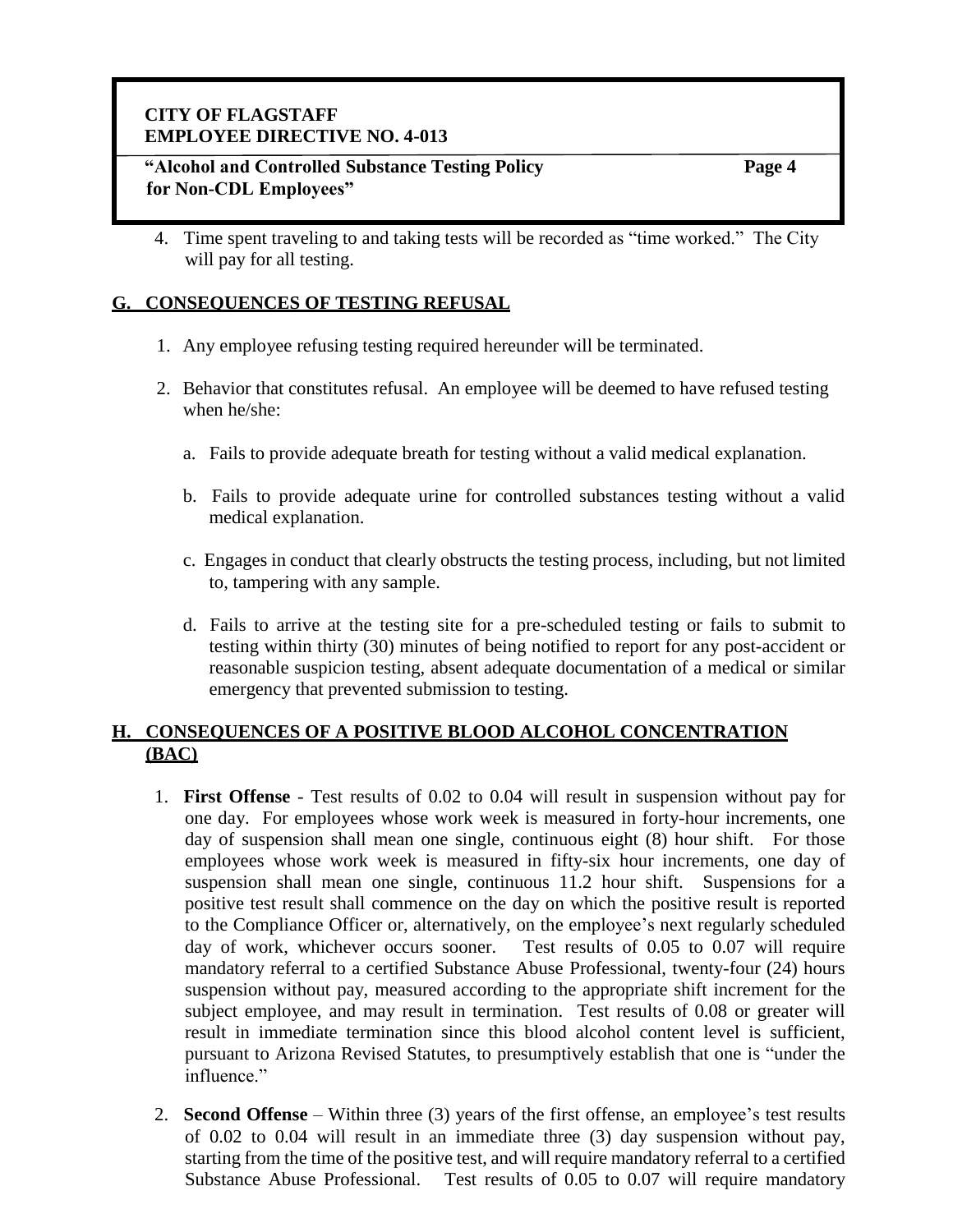#### **"Alcohol and Controlled Substance Testing Policy for Non-CDL Employees"**

**Page 5**

referral to a certified Substance Abuse Professional, an immediate four (4) day suspension without pay, and may result in termination. Test results of 0.08 or greater will result in immediate termination since this blood alcohol content level is sufficient, pursuant to Arizona Revised Statutes, to presumptively establish that one is "under the influence."

3. **Third Offense** – Any offense committed within three (3) years of the first offense in which test results of 0.02 or greater will result in immediate termination.

## **I. CONSEQUENCES OF A POSITIVE CONTROLLED SUBSTANCE TEST**

Any confirmed positive controlled substance test will result in termination, unless the employee has availed him/herself of the prior reporting opportunity described in this Policy.

Nothing in this Policy shall preclude an employee's right to appeal any adverse determination hereunder in accordance with the City's personnel regulations.

By: Barbara Goodrich, City Manager

Dated: May 10, 2019

The following appendices outline the detailed implementation guidelines for this Policy.

Appendix I - Responsibilities of the parties (Human Resources Division, Employees, Supervisors)

Appendix II - Testing/collection sites Confidentiality of testing results

Appendix III - Testing methods and collection procedures

Appendix IV - Reasonable Suspicion Observation Form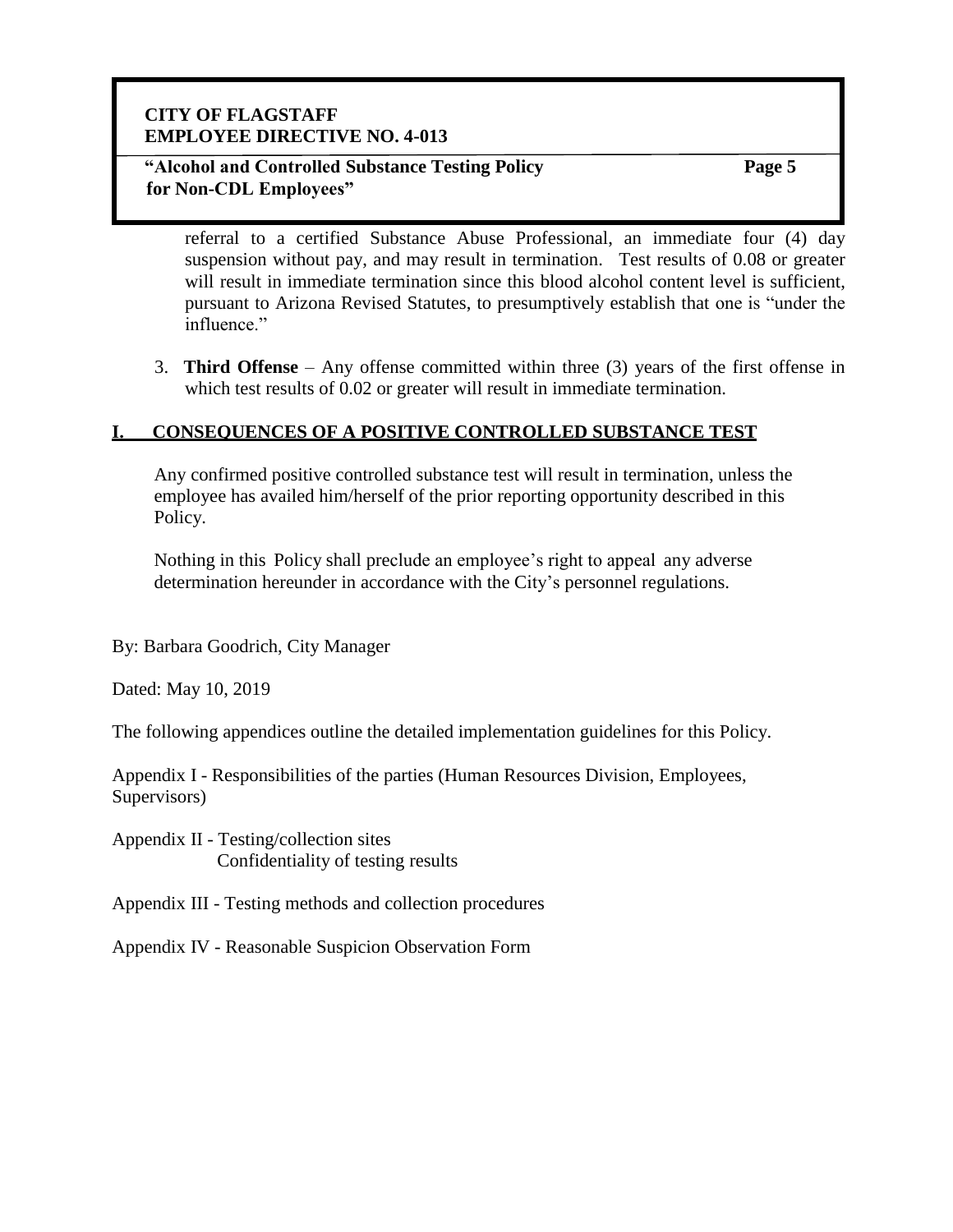**"Alcohol and Controlled Substance Testing Policy for Non-CDL Employees"**

**Page 6**

#### **Appendix I RESPONSIBILITIES OF THE PARTIES**

#### **RESPONSIBILITIES OF INVOLVED PARTIES**

#### 1. **Human Resources Division**

- A. Human Resources will be responsible for coordinating training associated with this Policy.
- B. The City's Human Resources Director will serve as the Workplace Compliance Officer for purposes of this Policy.

#### 2. **Employees**

- A. Employees who notify their supervisor, Department Head, or Human Resources that they have a drug or alcohol problem, or believe that they may test positive for drugs or alcohol prior to being directed to submit to a test prescribed under this Policy, will be provided assistance through the City's Employee Assistance Program and/or any other means of rehabilitation, so long as such notification is made *prior* to the employee's submission to a drug or alcohol test as required under this Policy. Any employee who avails him/herself of this prior reporting opportunity shall not be terminated for a positive test result.
- B. An employee having grounds to reasonably suspect a co-worker of drug or alcohol use or impairment while on duty shall bring such suspicion to the immediate attention of a supervisor. Failure to do so may result in disciplinary action.
- C. Employees must cooperate with test requests and release of information.
- D. In accordance with the City's Accident Reporting Policy, employees must immediately notify the police regarding all motor vehicle accidents in which they are involved while driving a City vehicle. Employees must immediately notify their supervisor of any equipment accidents or on-the-job employee injury.
- E. Any employee involved in a motor vehicle accident while driving a City vehicle shall notify a supervisor as soon as practical following such accident. A driver of a City vehicle who leaves the scene of an accident before notifying a supervisor (or, when no phone or radio is available to the driver at the scene, who unduly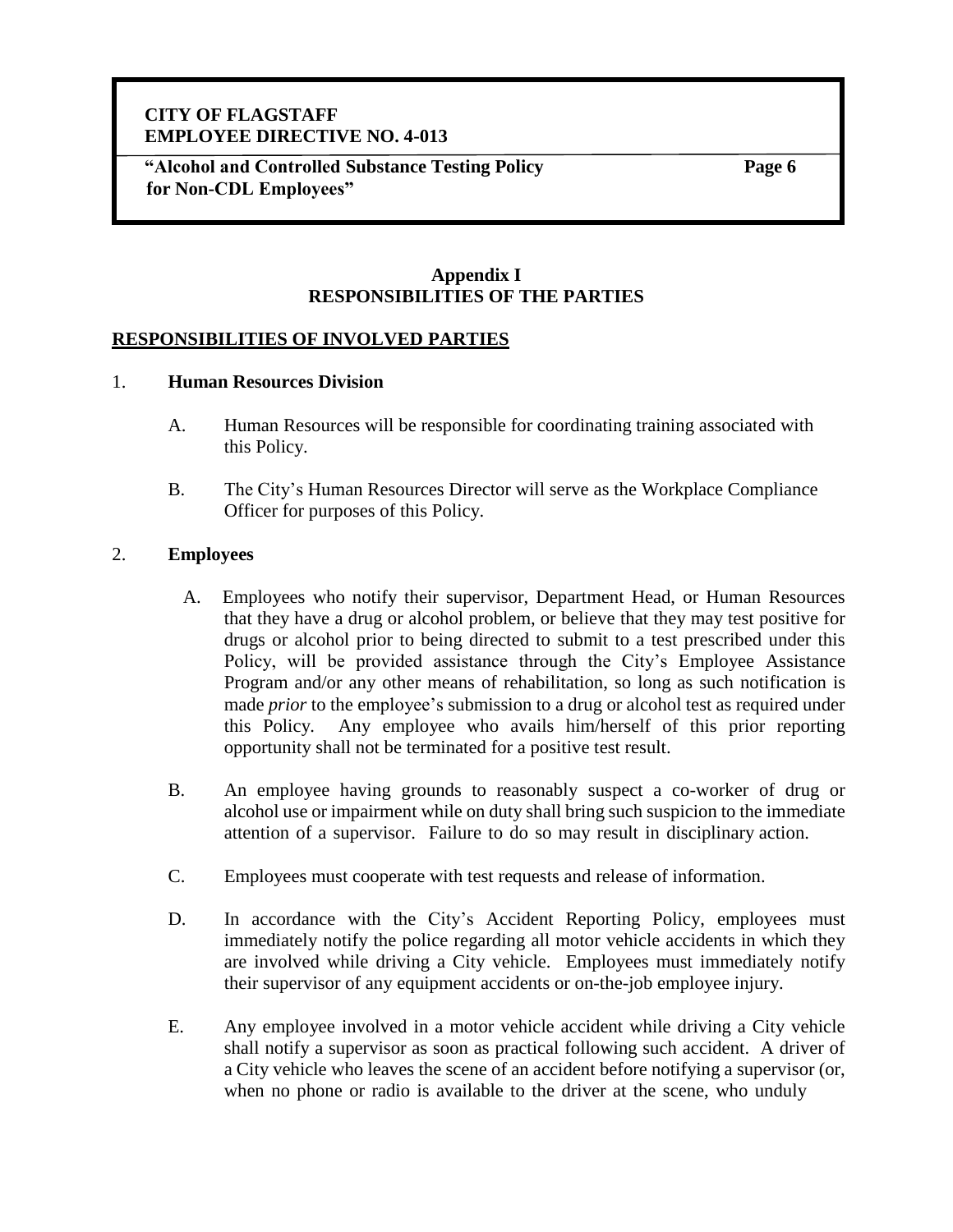**Page 7**

delays such notification) may be deemed to have refused to submit to testing. This does not mean that necessary treatment for injured people should be delayed or that a driver cannot leave the scene for the period necessary to obtain necessary assistance.

- F. Employees may not drive themselves to post-accident or reasonable suspicion testing. An employee of whom post-accident or reasonable suspicion testing is required will be driven by a supervisor, or designee.
- G. Any employee found to have a BAC of 0.02 or greater will not be allowed to drive himself/herself home from the testing site. The supervisor may, at his/her discretion, provide for transportation from the testing site, or may require the employee to arrange for such transportation.

#### 3. **Supervisors**

- A. Any notification by an employee to his/her supervisor that he/she has a drug or alcohol problem prior to being directed to submit to a test will be provided assistance through the Employee Assistance Program and/or any other means of rehabilitation. Similarly, any employee who believes he or she may test positive in a test given pursuant to this Policy will likewise be provided assistance through the Employee Assistance Program and/or any other means of rehabilitation, so long as the employee gives notification *prior to* the administration of the test. Any employee who avails himself/herself of this prior reporting opportunity shall not be terminated for a positive test result. Instead, the employee's immediate supervisor will facilitate assistance through Human Resources.
- B. Every supervisor (any employee who would normally evaluate other employees) is required to have a minimum of one (1) hour of training in recognizing drug and alcohol use within twelve (12) months of the adoption of this Policy, or of his/her employment by the City, if later.
- C. In order to require testing of an employee for reasonable suspicion of drug or alcohol use, a supervisor must have a reasonable, articulable and individualized suspicion that such employee is under the influence of controlled substances or alcohol while on duty. In such circumstances, a trained supervisor should, but is not required to, seek the opinion of at least one additional trained supervisor, if practical, prior to ordering the employee to testing. If a supervisor has not yet received the training in recognizing drug and alcohol use required by Paragraph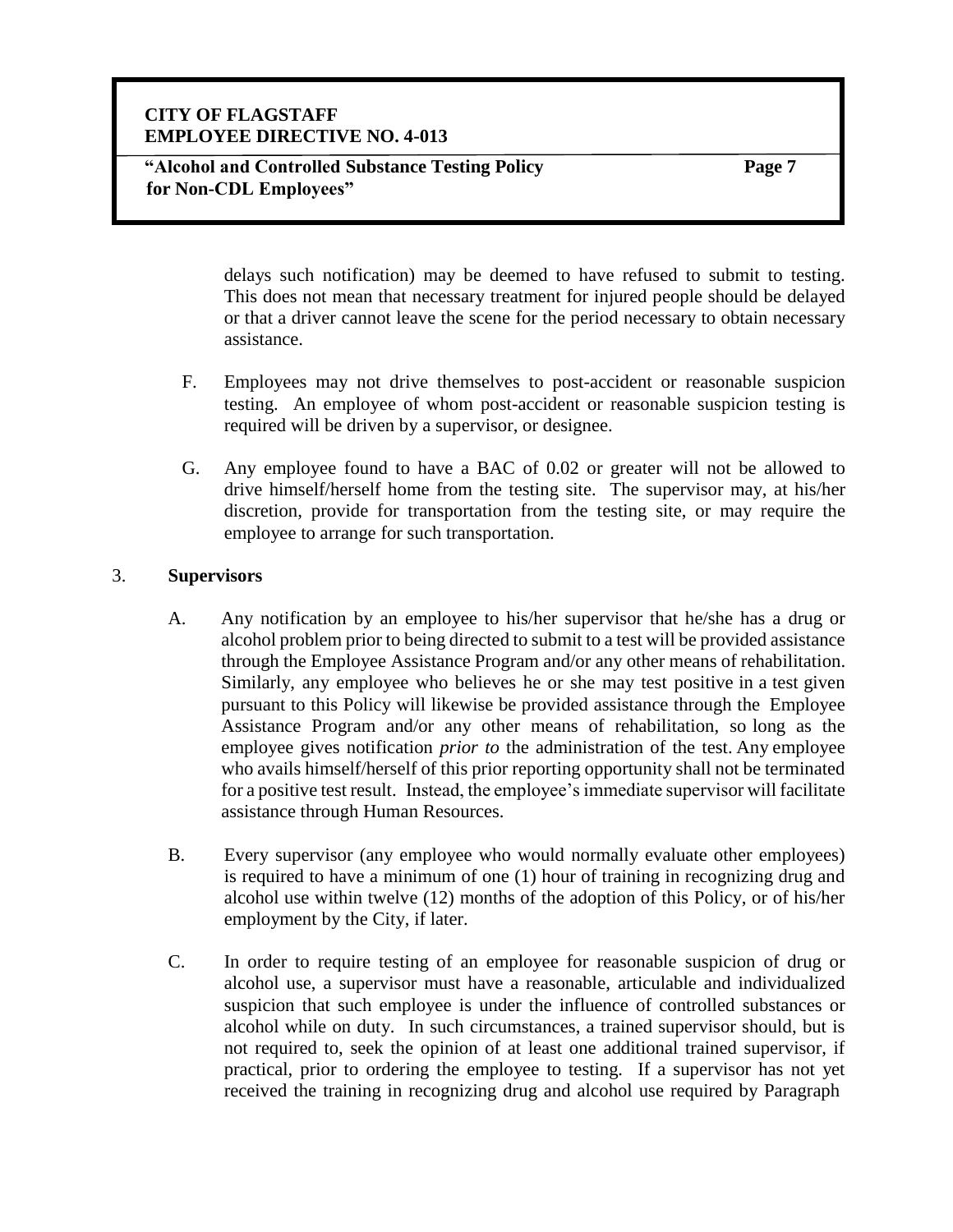**Page 8**

A, he/she *must* seek and obtain the opinion of another trained supervisor before requiring testing hereunder.

- 1. Grounds for reasonable suspicion include, but are not limited to, such factors as slurred speech, red eyes, dilated pupils, incoherence, unsteadiness, smell of alcohol or marijuana emanating from the employee's body, inability to carry on a rational conversation, increased carelessness, erratic behavior, inability to perform the job, or other unexplained behavioral changes, characteristics or events set forth in the Reasonable Suspicion Observation Form attached.
- 2. If such grounds for reasonable suspicion exist, the supervisor(s) shall document these observations immediately in writing, and, if possible, on the Reasonable Suspicion Observation Form attached. Following such documentation, the supervisor(s) shall notify the appropriate department head or designee that an employee is being sent for testing, if possible before the employee is sent for testing, or otherwise as soon as practicable. The supervisor shall then direct the employee to the appropriate testing site. A copy of the supervisor's report(s) shall be forwarded to the Workplace Compliance Officer within twenty-four (24) hours, and will be provided to the employee upon request.
- D. Supervisors shall arrange for the transportation of any employee to and from reasonable suspicion and post-accident testing. An employee of whom reasonable suspicion or post-accident testing is required shall be directed to accompany the supervisor, or designee, to the appropriate testing site (listed below) for a urinalysis and/or breath alcohol test. The supervisor shall inform the employee of the following:
	- 1. The testing is part of his/her job responsibilities and that refusal to take the test, cooperate, or sign the release of information will result in termination.
	- 2. The employee will be sent home with pay until results are received by the City.
	- 3. The employee will be sent home without pay for twenty-four (24) from the time of the positive alcohol test. Further disciplinary action will be as per this Policy.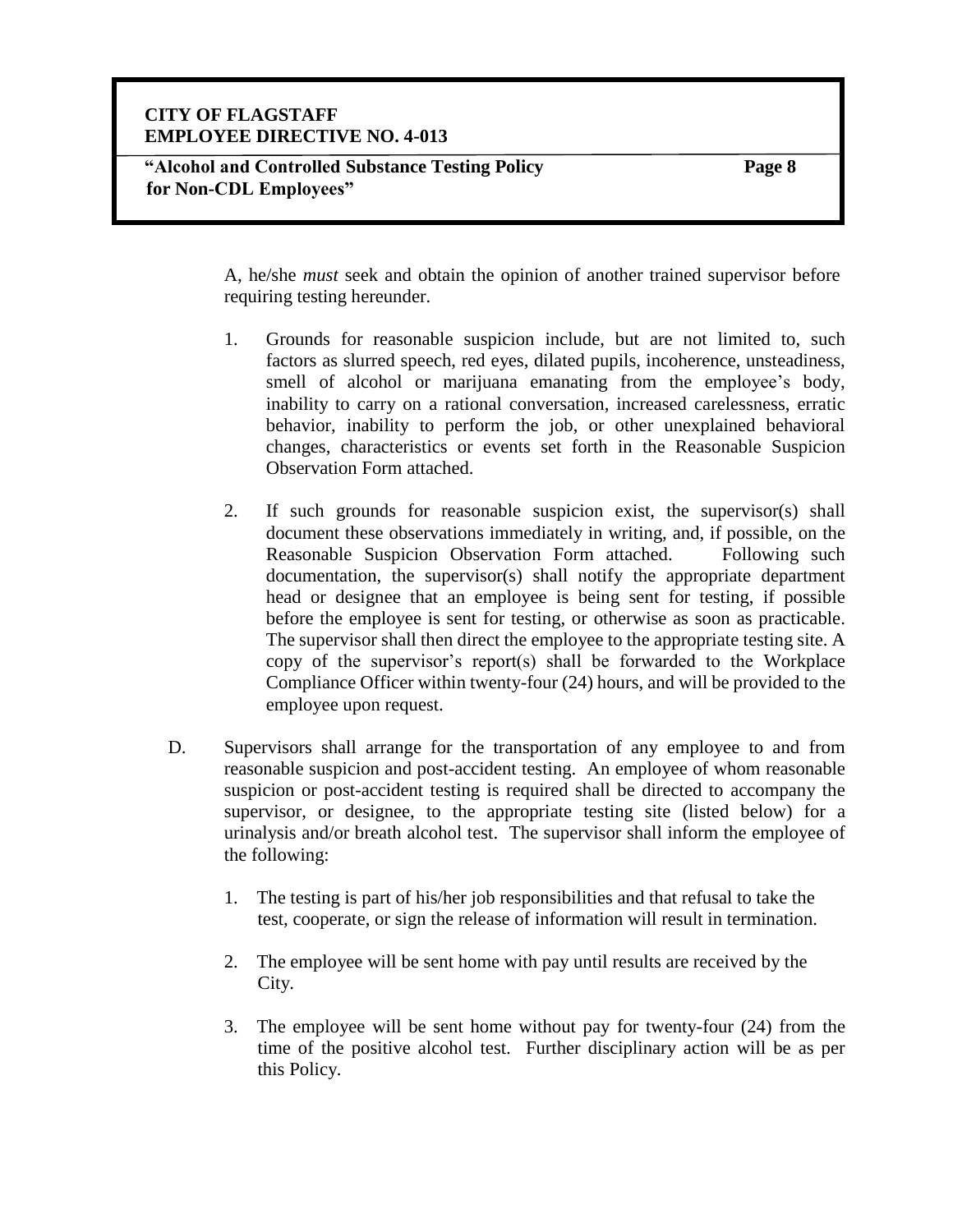**"Alcohol and Controlled Substance Testing Policy for Non-CDL Employees"**

**Page 9**

- 4. The City will pay for the testing. Time spent going to and taking the test is counted as time worked.
- E. A supervisor shall require post-accident testing of an employee as required in Section F.2 Post-accident of this Policy. A copy of the supervisor's report shall be forwarded to his/her department head, the Workplace Compliance Officer within twenty-four (24) hours and will be provided to the employee upon request. The supervisor's report shall not be disclosed to any other party, unless required by law or City policy. Any City employee receiving a copy of the supervisor's report shall maintain the confidentiality of the contents of that report, unless otherwise required by law.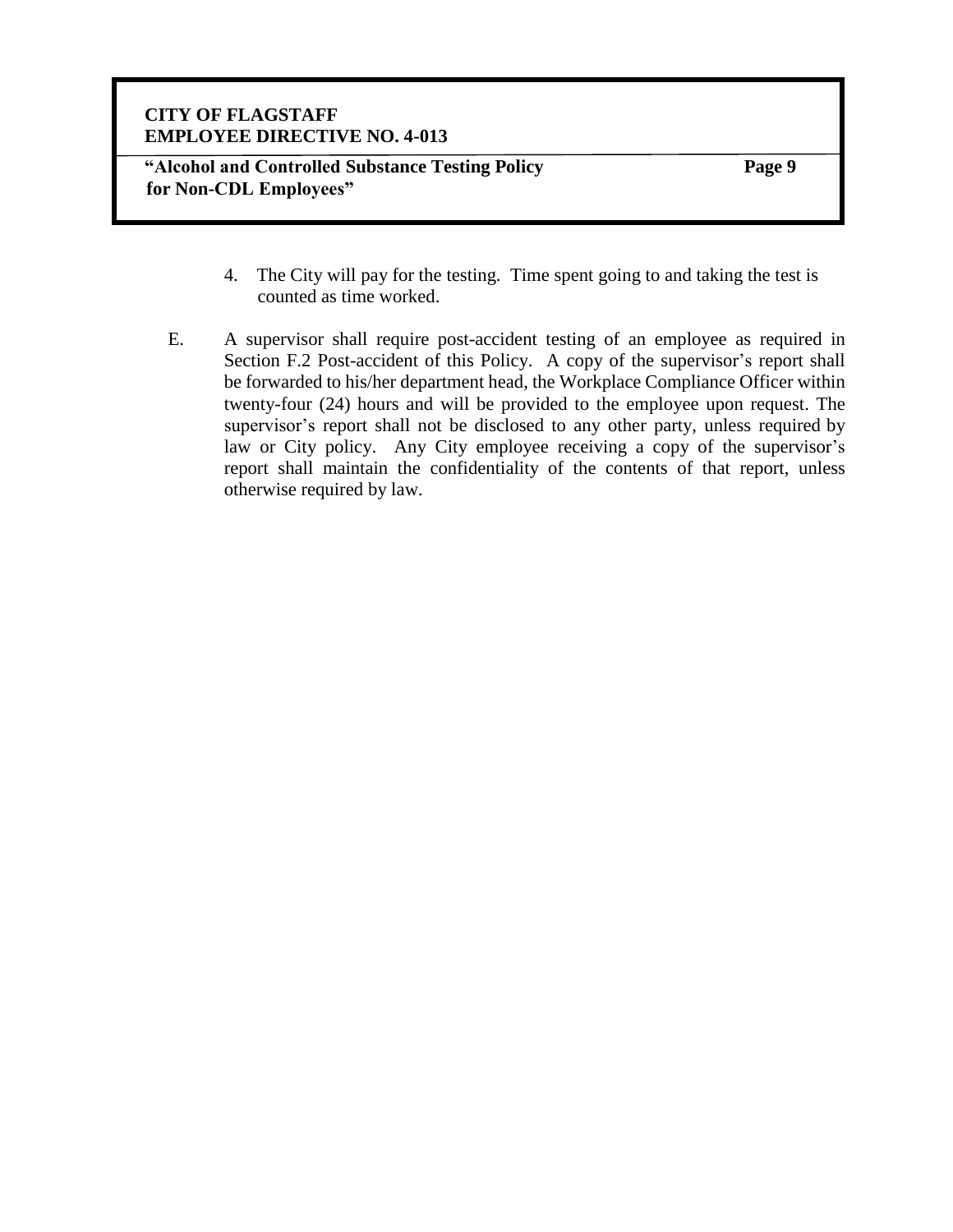**"Alcohol and Controlled Substance Testing Policy for Non-CDL Employees"**

**Page 10**

## **APPENDIX II**

#### **1. TESTING/COLLECTION SITES AND PROCEDURES**

Testing/collection site(s) are as follows:

Concentra Medical Center, Monday through Friday, 8 a.m. to 8 p.m., Saturday and Sunday, 8 a.m. to 4 p.m. Concentra Medical is located at 120 W. Fine Avenue, Flagstaff, AZ 86001.

#### **Testing procedures are as follows:**

- A. Employees shall tell the technician that this is a non-DOT collection. Commissioned Fire personnel shall inform the technician that a split sample is to be collected. Regardless of which test collection site the employee uses, the specimen will be sent to Southwest Labs for processing.
- B. The chain of custody form and the urine specimen will go to the following lab:

Southwest Lab 2727 West Baseline Road Suite 1 Tempe, Arizona 85283

The chain of custody form needs the City of Flagstaff account number and address written in the employer section and the employer copy must be mailed to:

(9504N) City of Flagstaff ATTN: Work Place Compliance Officer 211 West Aspen Avenue Flagstaff, AZ 86001

C. Procedures for after-hours are as follows:

Go to Flagstaff Medical Center's Emergency Room. Register as an outpatient and put the City of Flagstaff as Guarantor. Tell emergency personnel this is for a drug a screen and alcohol testing and you need to go to the Lab. It is in the same building and is open 24 hours a day. Commissioned Fire personnel should advise the technician to collect a split-sample.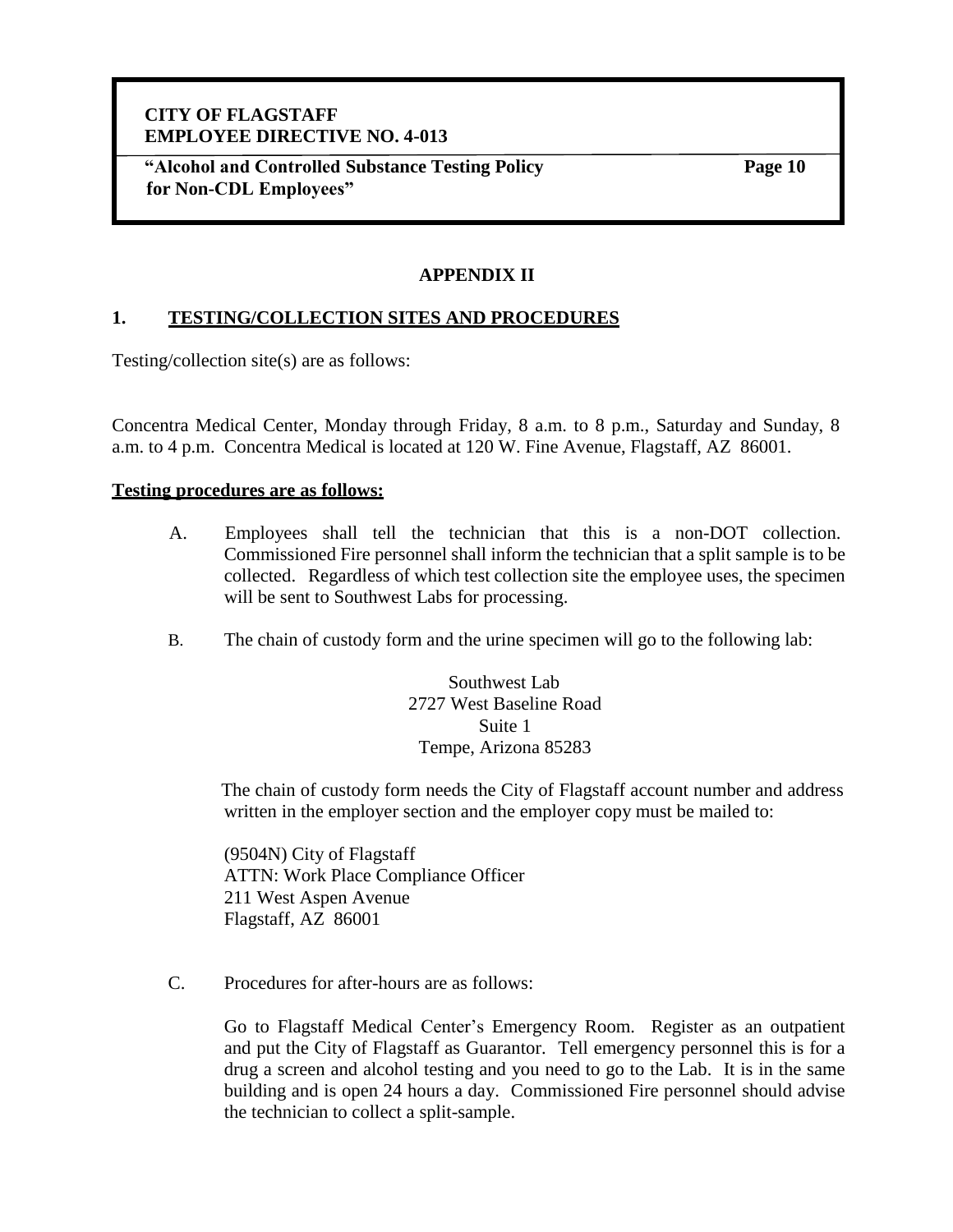**"Alcohol and Controlled Substance Testing Policy for Non-CDL Employees"**

**Page 11**

# **2. CONFIDENTIALITY OF TESTING RESULTS**

Release of controlled substances and alcohol tests will be governed by the following rules:

- A. Testing results shall be placed in the workplace compliance file and will be kept confidential, except as otherwise provided herein. Such results will not be placed in the employee's 201 file, any department files, or reported to any other agency, except as specifically required by law.
- B. Employees are entitled, upon written request, to obtain copies of any records pertaining to their use of alcohol or controlled substances, including any records pertaining to any testing conducted pursuant to this Policy. Human Resources shall promptly provide such records requested by an employee.
- C. Except as otherwise provided herein, test results and/or records made or maintained hereunder shall be made available to a third party only upon receipt of a signed, written request from the employee to whom they pertain, unless otherwise compelled by law.
- D. The City may disclose test results and/or records made or maintained hereunder to the employee to whom they pertain. Disclosure may also be made to the decision-maker in a lawsuit, grievance, or any other administrative proceeding initiated by or on behalf of such employee, and arising from the results of an alcohol and/or controlled substance test administered under this Policy, or from the City's determination that the employee engaged in conduct prohibited by this Policy (including, but not limited to seeking unemployment compensation, or engaging in any other proceeding relating to termination or a benefit sought by such employee). In any of these instances, the employee will be treated as having waived his/her right to confidentiality of any records and/or test results by putting such records or result in issue.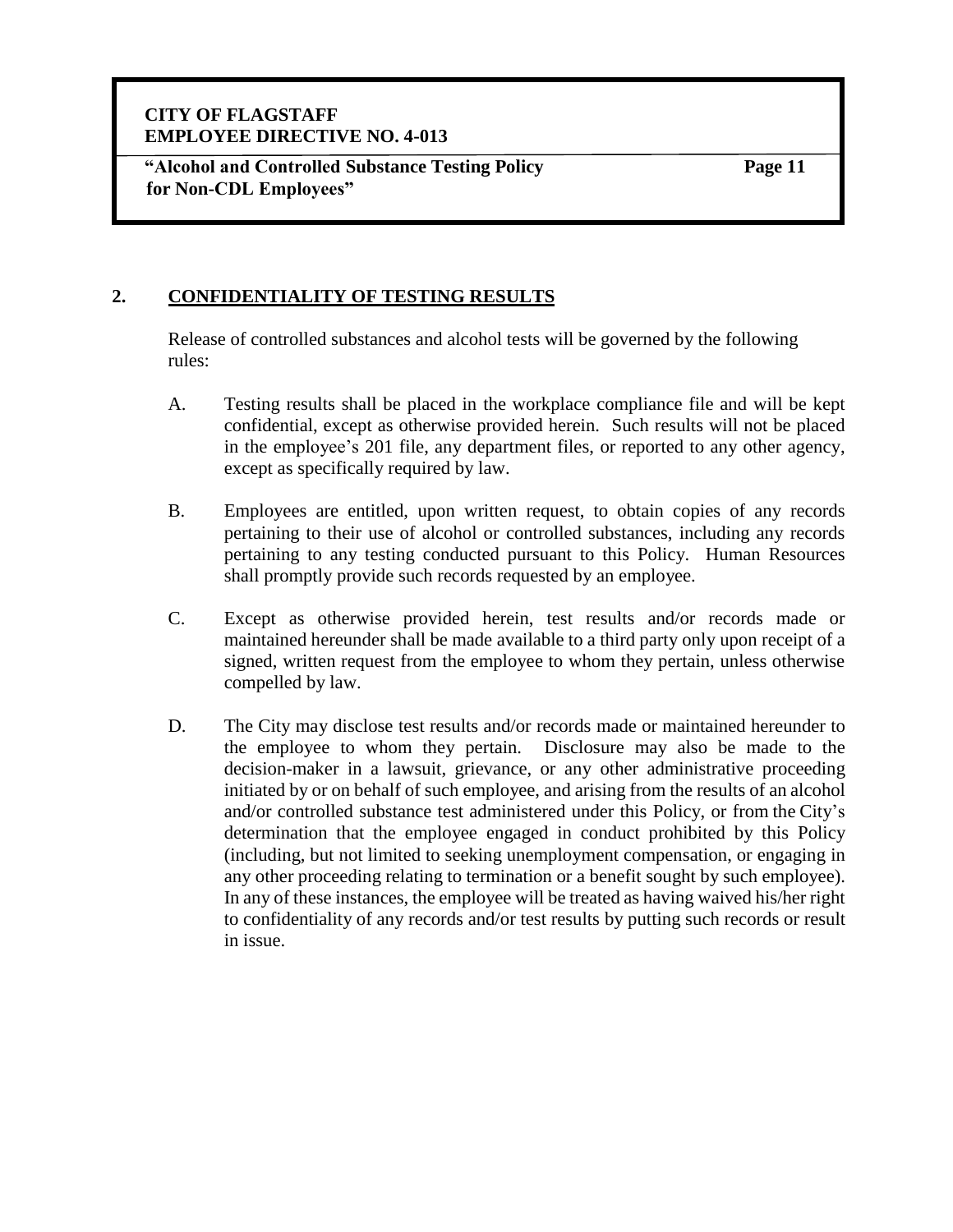**"Alcohol and Controlled Substance Testing Policy for Non-CDL Employees"**

**Page 12**

#### **APPENDIX III TESTING METHODS AND COLLECTION PROCEDURES**

#### **TESTING METHODS AND COLLECTION PROCEDURES**

I. Controlled Substances

The screening will utilize the Enzyme Immunoassay Test (EMIT). Initial positive drug screens will initiate a confirmation test. A confirmation test for controlled substances means a second analytical procedure to identify the presence of a specific drug or metabolite, which is independent of the screen test and which uses a different technique and chemical principle from that of the screen test in order to ensure reliability and accuracy. Gas chromatography/mass spectrometry (GC/MS) is the secondary technique that will be used. Urine samples will be collected and recorded in accordance with procedures outlined in 49 Code of Federal Regulations, Part 40. Urine samples will be processed in accordance with chain of custody procedures within this title.

- A. Reporting and Review of Results
	- 1. The Medical Review Officer (MRO) shall be a licensed physician (medical doctor or doctor of osteopathy) with knowledge of substance abuse disorders and appropriate training in interpretation and evaluation of drug and alcohol test results in conjunction with a subject's medical history and other relevant biomedical information.
	- 2. The role of the MRO is to review and interpret confirmed positive test results obtained through the City's testing program. In carrying out this responsibility, the MRO shall examine alternative medical explanations for any positive test result. This action shall include conducting a medical interview with the individual employee, unless the MRO is unable to make contact with the employee (as described in sections 3a. and 3b. below) and may include review of the individual's medical history, as well as review of any other relevant biomedical factor(s). The MRO's review shall include review of the chain of custody to ensure that it is complete and sufficient on its face. The MRO will only report test results in a manner consistent with this Policy. In the event of a confirmed positive test result, no information shall be given to the employer other than the type of substance for which the employee tested positively. No information regarding the amount of that substance (or substances) contained in the employee's urine shall be given.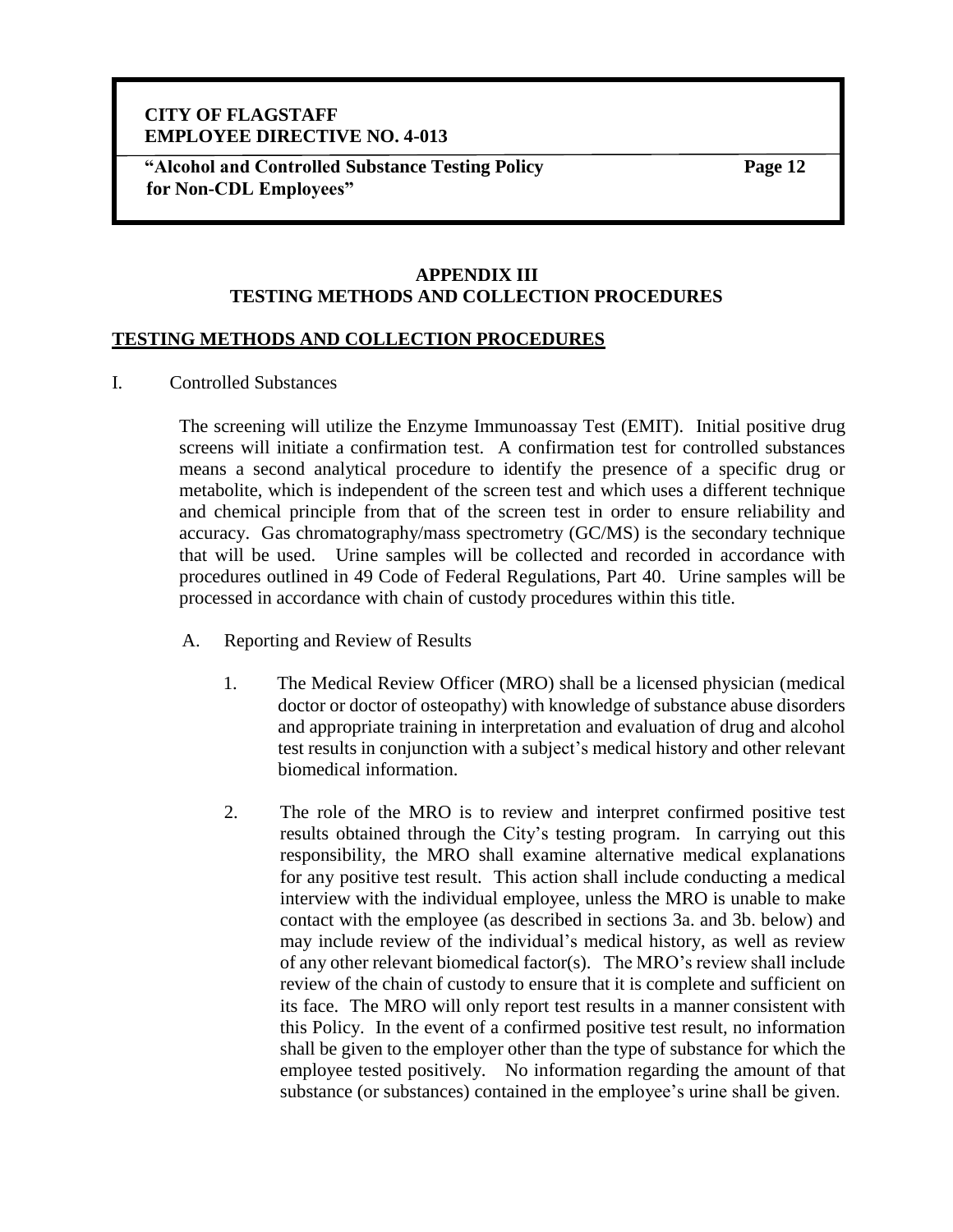**"Alcohol and Controlled Substance Testing Policy for Non-CDL Employees"**

**Page 13**

3. Prior to making a final decision to verify a positive test result for an individual, the MRO shall give the individual an opportunity to discuss the test result with them. The MRO shall contact the individual directly, on a confidential basis, to determine whether the employee wishes to discuss the test result.

Upon an initial positive test, the employee will be sent home as soon as the City is notified by the MRO. Should the test be later determined negative, the employee will be paid for any work time.

- a. If, after making all reasonable efforts and documenting them the MRO is unable to reach the individual directly, the MRO shall contact a designated City management official who shall direct the individual to contact the MRO as soon as possible. If, after making all reasonable efforts the designated management official (Human Resources Manager or designee) is unable to contact the employee, the City may place the employee on temporary medicallyunqualified status or medical leave without pay.
- b. The MRO may verify a test as positive without having communicated directly with the employee about the test in two circumstances:
	- i. The employee expressly declines the opportunity to discuss the test; or
	- ii. The designated employer representative has successfully made and documented a contact with the employee and instructed the employee to contact the MRO and more than five (5) days have passed since the date the employee was successfully contacted by the designated employer representative.
- 4. Following verification of a positive test result, the MRO will refer the case to the City's management official empowered to recommend or take administrative action. The MRO shall only report a positive test result to the City's Compliance Officer, and/or the Compliance Officer's designee, by phone. In all instances of a positive result a signed, written notification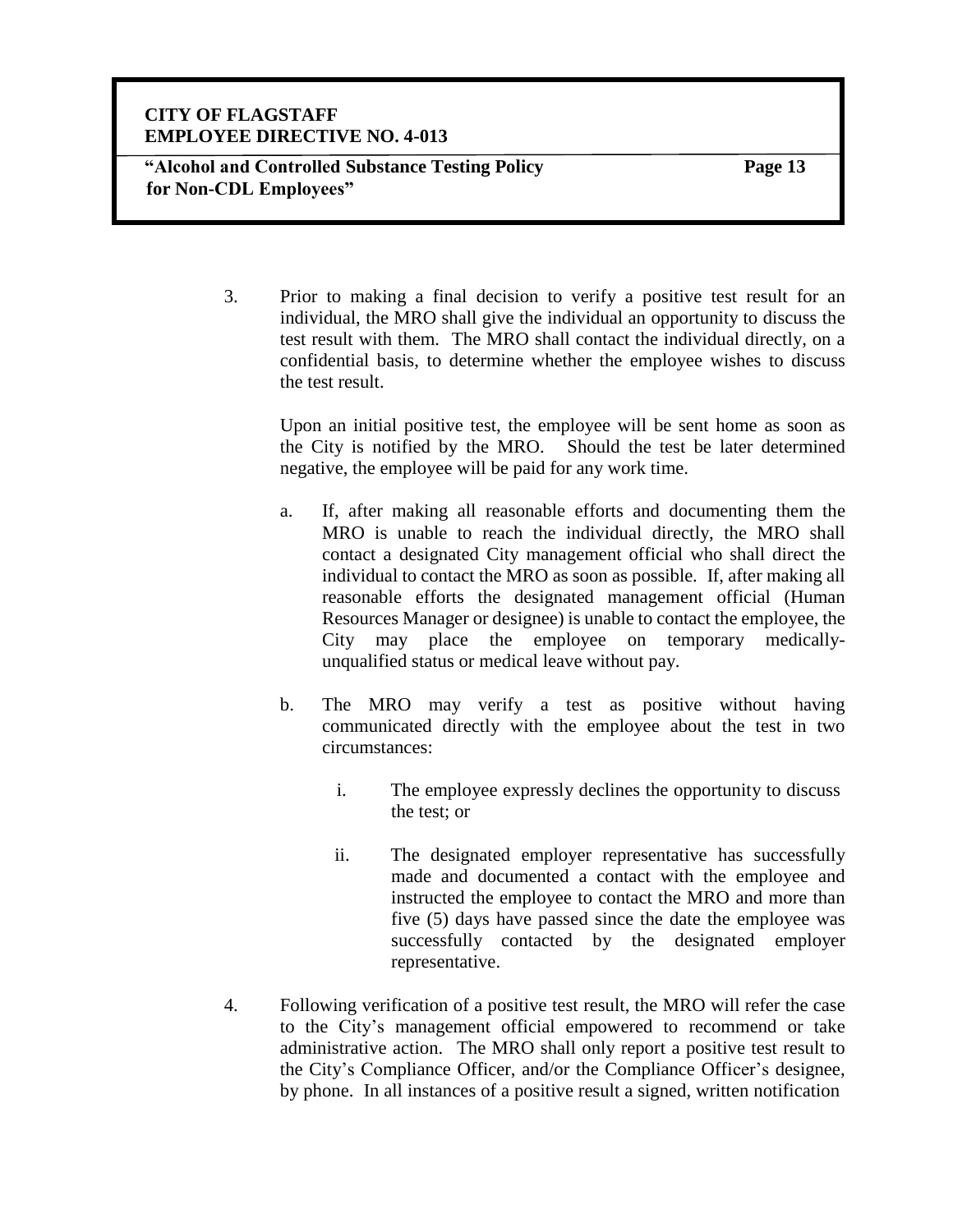**Page 14**

must be forwarded within three (3) business days of completion of the MRO review. The MRO shall report to the City clearly:

- a. That the controlled substances test being reported was detected in accordance with this Policy;
- b. The name of the individual for whom the test results are being reported;
- c. The type of test indicated on the custody and control form (i.e., annual, post-accident, etc.).
- d. The date and location of the test;
- e. The identities of the persons or entities performing the collection, analysis of the specimens and serving as the Medical Review Officer (MRO) for the specific test; and
- f. The verified results of a controlled substance(s) test, either positive or negative, and if positive, the identity of the controlled substance(s) for which the test was verified positive.

#### 2. Alcohol

Blood Alcohol Concentration (BAC) testing will be done by an Evidential Breath Testing Device (EBT) approved by the National Highway Traffic Safety Administration (NHTSA) for the evidential testing of breath and placed on NHTSA's Conforming Products List (CPL) of Evidential Breath Measurement Devices. BAC breath testing shall be administered by a Breath Alcohol Technician (BAT), an individual trained in alcohol testing procedures and the operation of an EBT, which meets or exceeds the guidelines outlined in 49 Code of Federal Regulations, Part 40.51 of DOT regulations.

- A. Procedures for Screening Tests
	- 1. When the employee enters the alcohol testing location, the BAT will required him/her to provide positive identification (e.g., through use of a photo I.D. card or identification by an employer representative).
	- 2. The BAT shall explain the testing procedure to the employee.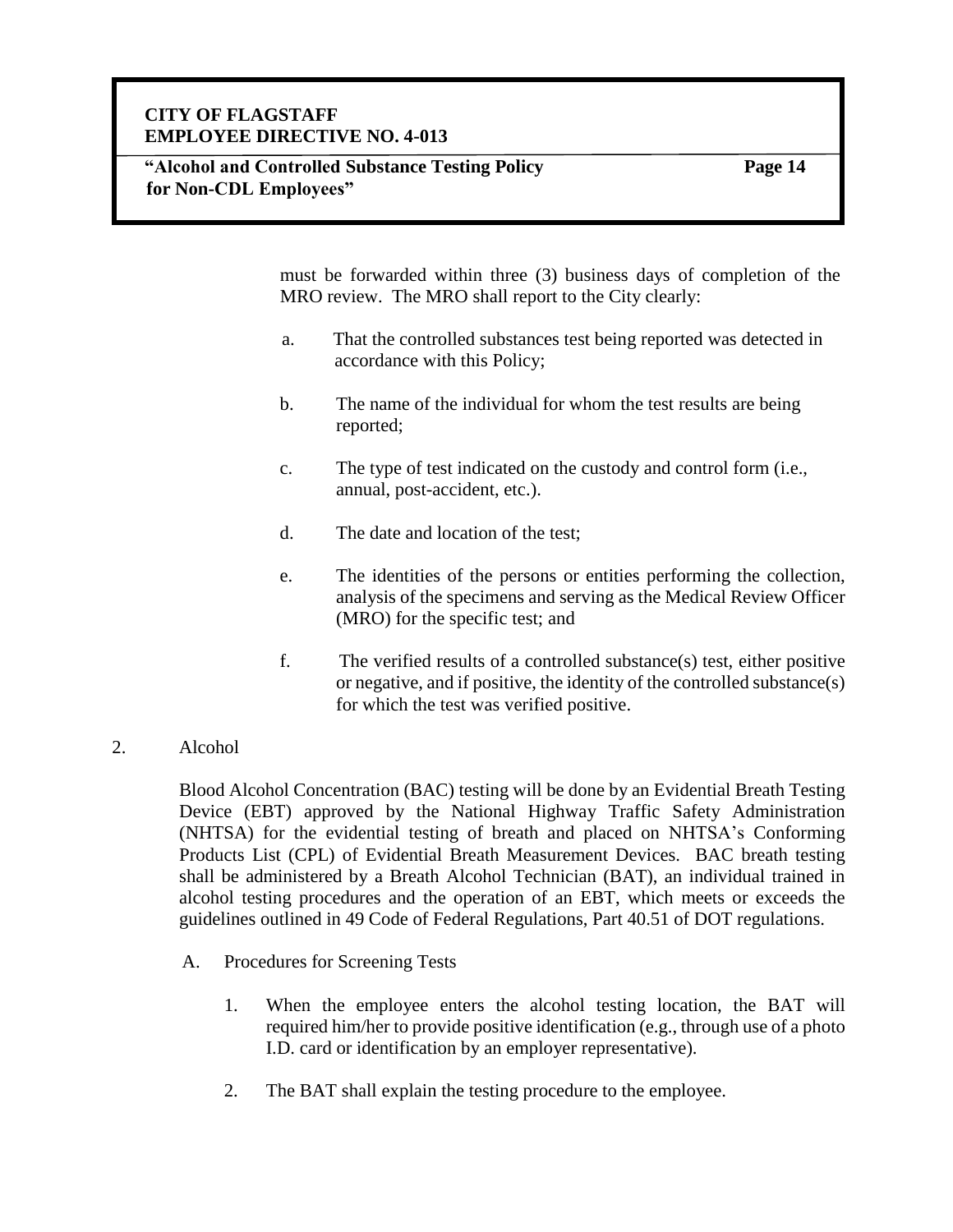**"Alcohol and Controlled Substance Testing Policy for Non-CDL Employees"**

**Page 15**

- 3. The BAT shall complete Step 1 on the Breath Alcohol Testing Form. The employee shall then complete Step 2 on the form, signing the certification. Refusal by the employee to sign this certification shall be regarded as a refusal to take the test.
- 4. An individually sealed mouthpiece shall be opened in view of the employee and BAT and attached to the Evidence Breath Testing (EBT) in accordance with the manufacturer's instructions.
- 5. The BAT shall instruct the employee to blow forcefully into the mouthpiece until the Evidential Breath Testing Device (EBT) indicates that an adequate amount of breath has been obtained to enable the BAT to collect a valid sample.
- 6. In any case in which the result of the screening test is a breath alcohol concentration of less than 0.02, the BAT shall date the form and sign the certification in Step 3 of the form. The employee shall sign the certification and fill in the date in Step 4 of the form.
- 7. If the employee does not sign the certification in Step 4 of the form or does not initial the log book entry for a test, it shall not be considered a refusal to be tested. In this event, the BAT shall note the employee's failure to sign or initial in the "Remarks" section of the form.
- 8. If a test result printed by the EBT does not match the displayed result, the Breath Alcohol Technician (BAT) shall note the disparity in the "Remarks" section. Both the employee and the BAT shall initial or sign the notation. In accordance with Department of Transportation 49 Code of Federal Regulations Part 40.79, the test is invalid and the employer and employee shall be so advised.
- 9. If test results are 0.02 or greater, the BAT shall transmit the results to the employer in a confidential manner, and the employer shall receive and store the information so as to ensure that confidentiality is maintained.
- 10. If the result of the screening test is an alcohol concentration of 0.02 or greater, an additional Blood Alcohol Concentration test will be performed as a confirmation test as provided in 49 Code of Federal Regulations, Part 40.65.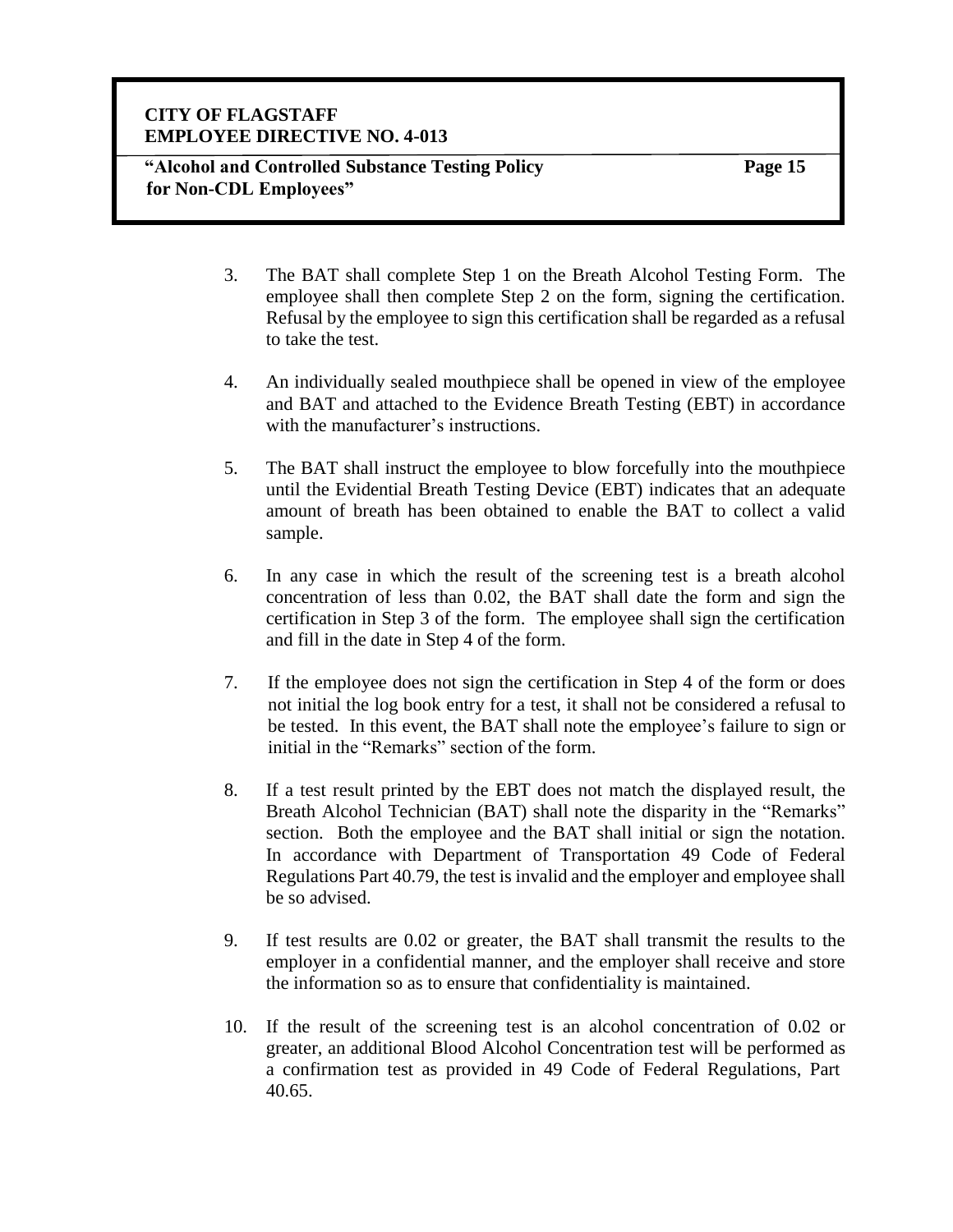**"Alcohol and Controlled Substance Testing Policy for Non-CDL Employees"**

**Page 16**

- 11. If the confirmation test will be conducted by a different BAT, the BAT who conducts the screening test shall complete and sign the form and log book.
- 12. All Breath Alcohol Testing shall be conducted in a location which affords visual and audible privacy to the individual being tested sufficient to prevent unauthorized persons from seeing or hearing the results.
- 13. Unauthorized persons shall not be permitted access to the testing location when the EBT remains unsecured or, in order to prevent such persons from seeing or hearing a testing result, at any time when testing is being conducted.
- 14. In unusual circumstances (e.g., when it is essential to conduct a test outdoors at the scene of an accident), a test may be conducted at a location that does not fully meet the requirements of Paragraph A of this section. In such a case, the employer or BAT shall provide visual and aural privacy to the employee to the greatest extent practicable.
- 15. Under the following unusual circumstances, a blood test for blood alcohol levels may be used: (1) when an evidential breath testing device is not available; or (2) upon the determination of a physician that a medical condition has, or with a high degree of probability could have, precluded the employee from having an adequate amount of breath to provide a testable breath sample. As it relates to this section, the term "medical condition" includes, for instance, injuries sustained in an accident. In the event a physician determines blood testing is appropriate, he or she shall provide the City with a written statement of the basis for that conclusion.
- B. Confirmation Test Procedures
	- a. The BAT shall instruct the employee not to eat, drink, put any object or substance in their mouth, and to the extent possible, not belch or vomit during a waiting period before the confirmation test. This time period begins with the completion of the screening test and shall not be less than fifteen (15) minutes. The confirmation test shall be conducted within twenty (20) minutes of the completion of the screening test. The BAT shall explain to the employee the reason for this requirement (i.e., to prevent any accumulation of mouth alcohol from leading to an artificially high reading) and the fact that it is for the employee's benefit. The BAT shall also explain that the test will be conducted at the end of the waiting period, even if the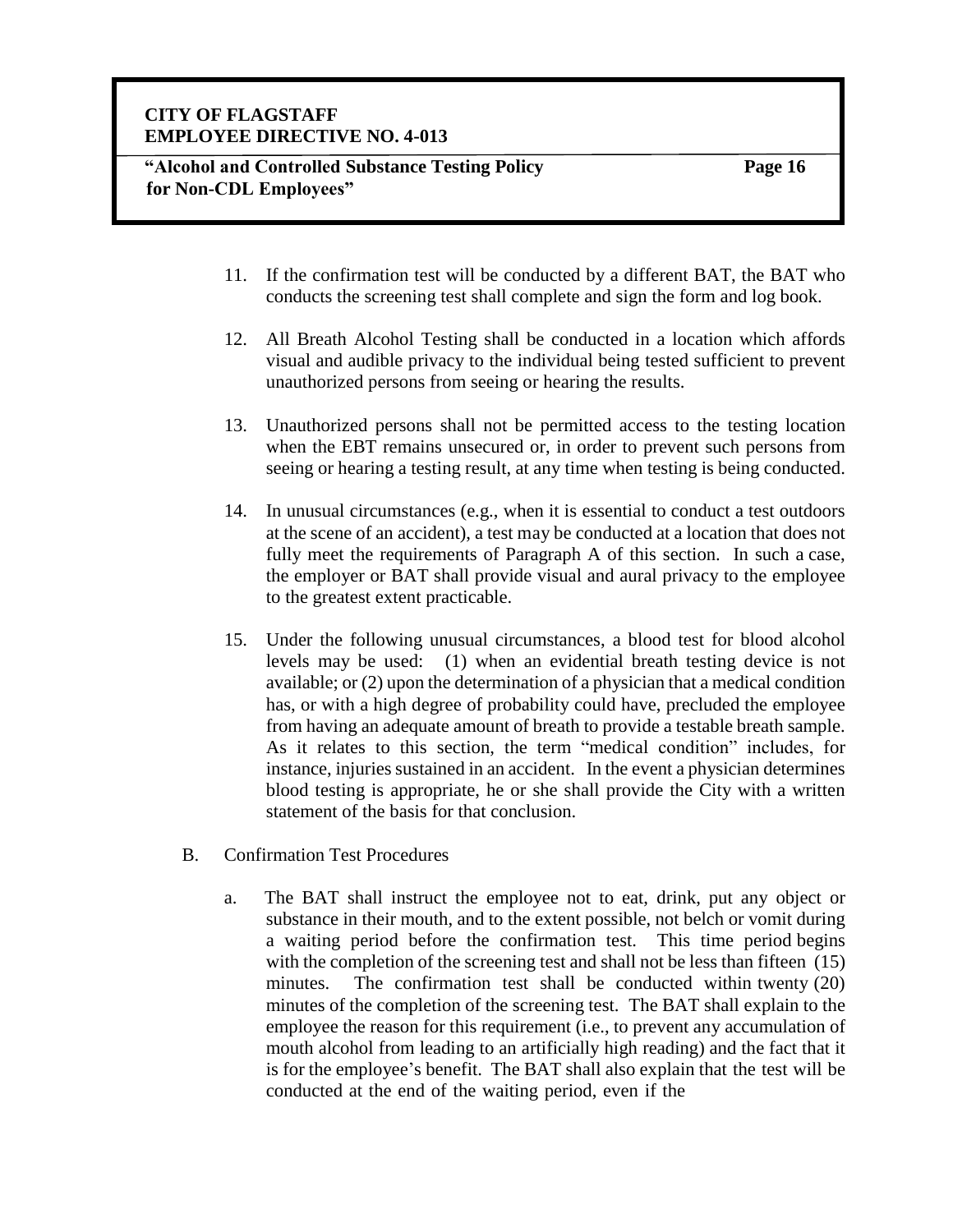**Page 17**

employee has disregarded the instruction. If the BAT becomes aware that the employee has not complied with this instruction, the BAT shall so note in the "Remarks" section of the form.

- b. Before the confirmation test is administered for each employee, the BAT shall ensure that the EBT registers 0.00 on the air blank.
- c. Testing as outlined under "Procedures for Screening Tests," as defined in this Appendix, will be conducted in the event that the screening and confirmation test results are not identical. In the event a confirmation test is required, the result of that test is deemed to be the final result upon which any action under operating administration rules shall be based.
- d. Following the completion of the test, the BAT shall date the form and sign the certification in Step 3 of the form. The employee shall sign the certification and fill in the date in Step 4 of the form.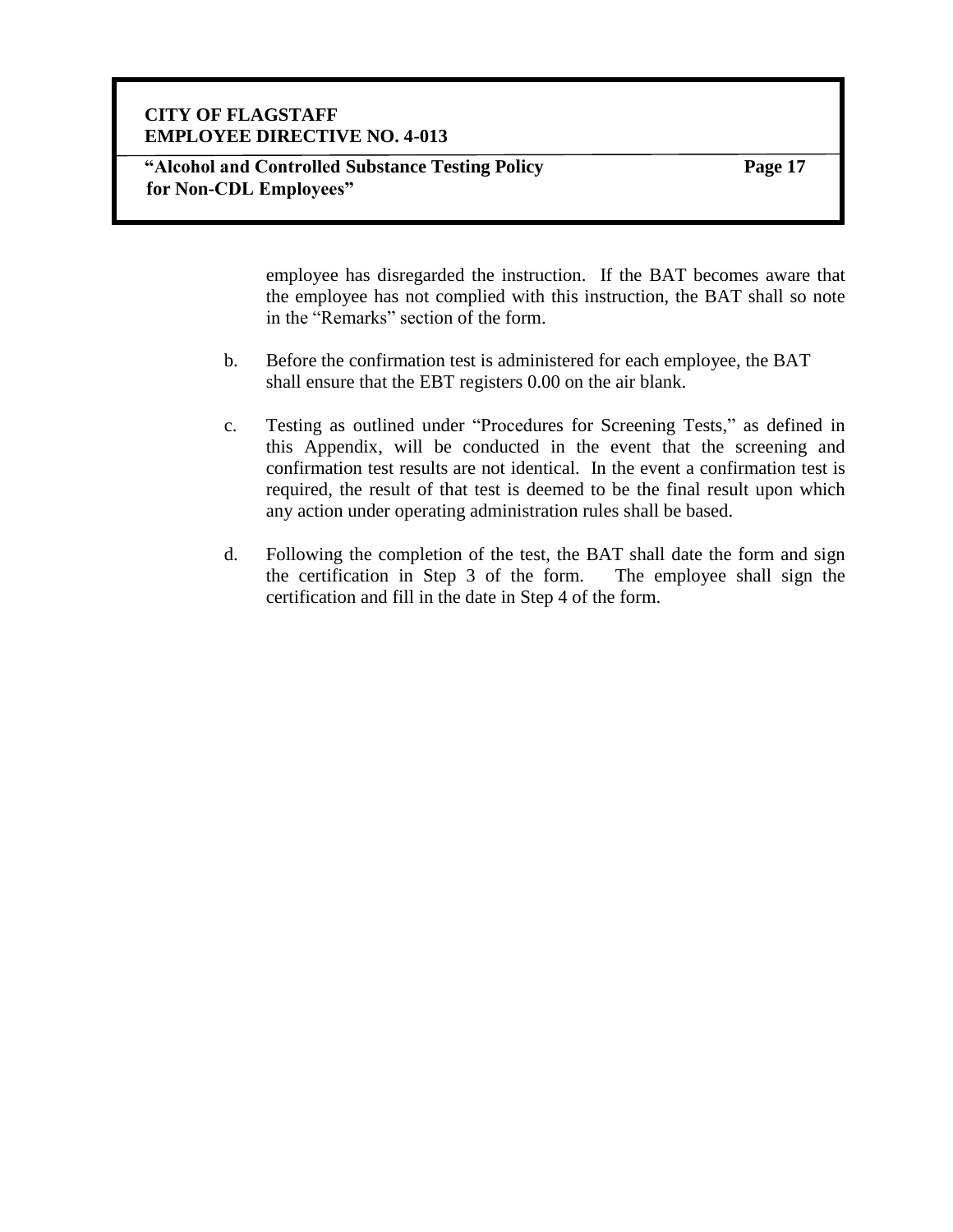**"Alcohol and Controlled Substance Testing Policy for Non-CDL Employees"**

**Page 18**

## **APPENDIX IV**

## **REASONABLE SUSPICION OBSERVATION FORM (STRICTLY CONFIDENTIAL)**

EMPLOYEE NAME: DATE/TIME OF INCIDENT:

SUPERVISOR #1 NAME: SUPERVISOR #2 NAME:

This checklist is to be completed when an incident has occurred which provides reasonable suspicion that an employee may be under the influence of a prohibited drug substance or alcohol. Supervisor(s) note all pertinent behavior and physical signs or symptoms which lead you to reasonably believe that the employee has recently used or is under the influence of a prohibited substance and/or alcohol. Mark each applicable item on this form and any additional facts or circumstances which you have noted.

# **A. NATURE OF THE INCIDENT/CAUSE FOR SUSPICION**

- $\Box$  1. Observed/reported possession or use of a prohibited substance
- $\Box$  2. Apparent drug or alcohol intoxication
- ❑ 3. Observed abnormal or erratic behavior
- $\Box$  4. Arrest or conviction for drug-related offense
- $\Box$  5. Evidence of tampering on a previous drug test

❑ 6. Other (e.g., flagrant violation of safety regulations, serious misconduct, fighting or argumentative/abusive language, refusal of supervisor instruction, unauthorized absence on the job) (please specify)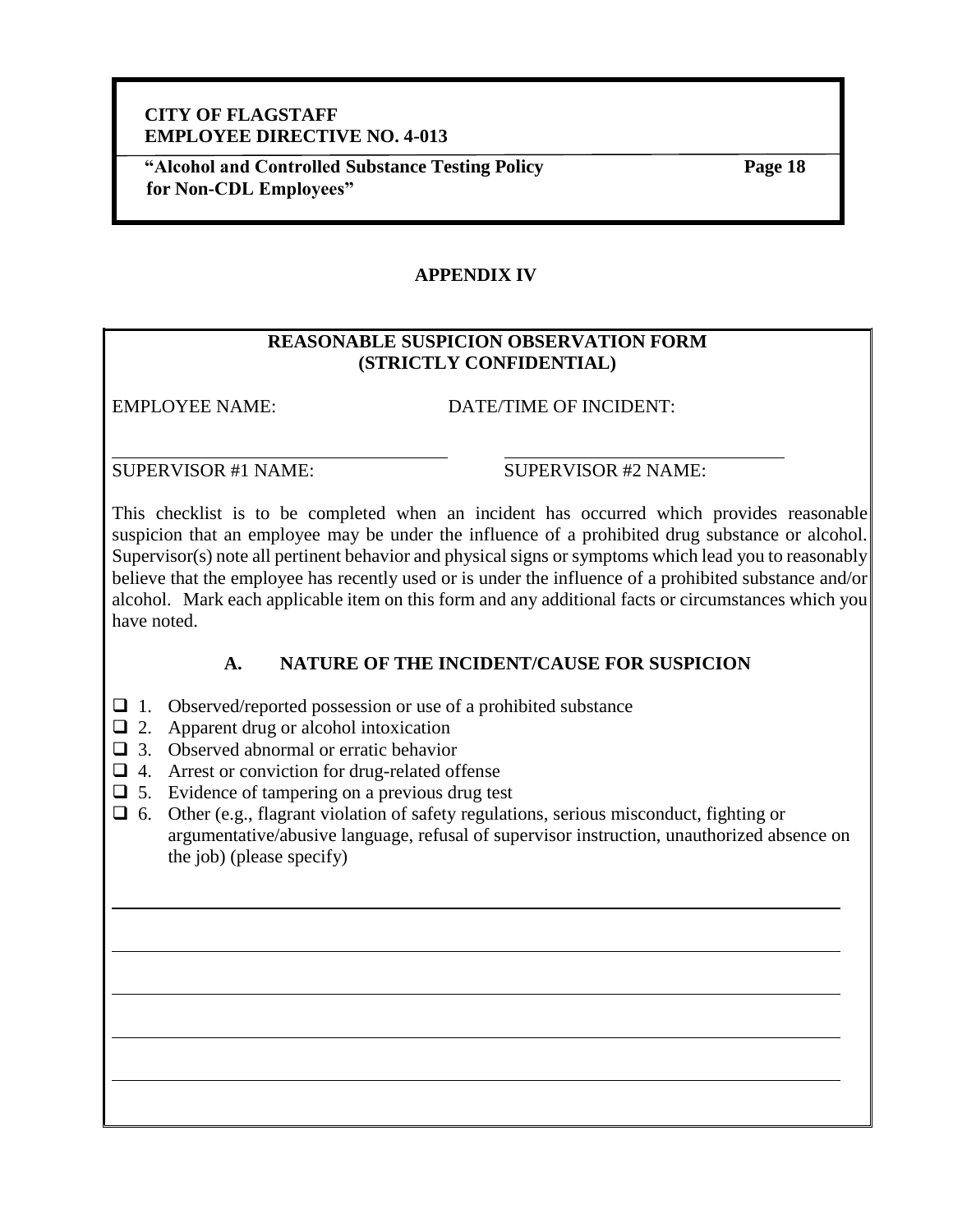**"Alcohol and Controlled Substance Testing Policy for Non-CDL Employees"**

**Page 19**

#### **B. UNUSUAL BEHAVIOR**

- $\Box$  1. Verbal abusiveness
- $\Box$  2. Physical abusiveness
- $\Box$  3. Extreme aggressiveness or agitation
- ❑ 4. Withdrawal, depression, mood changes, or unresponsiveness
- $\Box$  5. Inappropriate verbal response to questioning or instructions
- $\Box$  6. Other erratic or inappropriate behavior (e.g., hallucinations, disorientation, excessive euphoria, confusion) (please specify)

## **REASONABLE SUSPICION OBSERVATION FORM (STRICTLY CONFIDENTIAL)**

# **C. PHYSICAL SIGNS OR SYMPTOMS**

- ❑ 1. Possessing, dispensing, or using controlled substances
- ❑ 2. Slurred or incoherent speech
- ❑ 3. Unsteady gait or other loss of physical control; poor coordination
- $\Box$  4. Dilated or constricted pupils or unusual eye movement
- $\Box$  5. Bloodshot or water eyes
- ❑ 6. Extreme fatigue or sleeping on the job
- $\Box$  7. Excessive sweating or clamminess to the skin
- ❑ 8. Flushed or very pale face
- ❑ 9. Highly excited or nervous
- ❑ 10. Nausea or vomiting
- □ 11. Odor of alcohol
- ❑ 12. Odor of marijuana
- $\square$  13. Dry mouth (frequent swallowing/lip wetting)
- $\Box$  14. Dizziness or fainting
- ❑ 15. Shaking hands or body tremors/twitching
- $\Box$  16 Irregular or difficult breathing
- ❑ 17. Runny sores or sores around nostrils
- $\Box$  18. Inappropriate wearing of sunglasses
- □ 19. Puncture marks or "tracks"